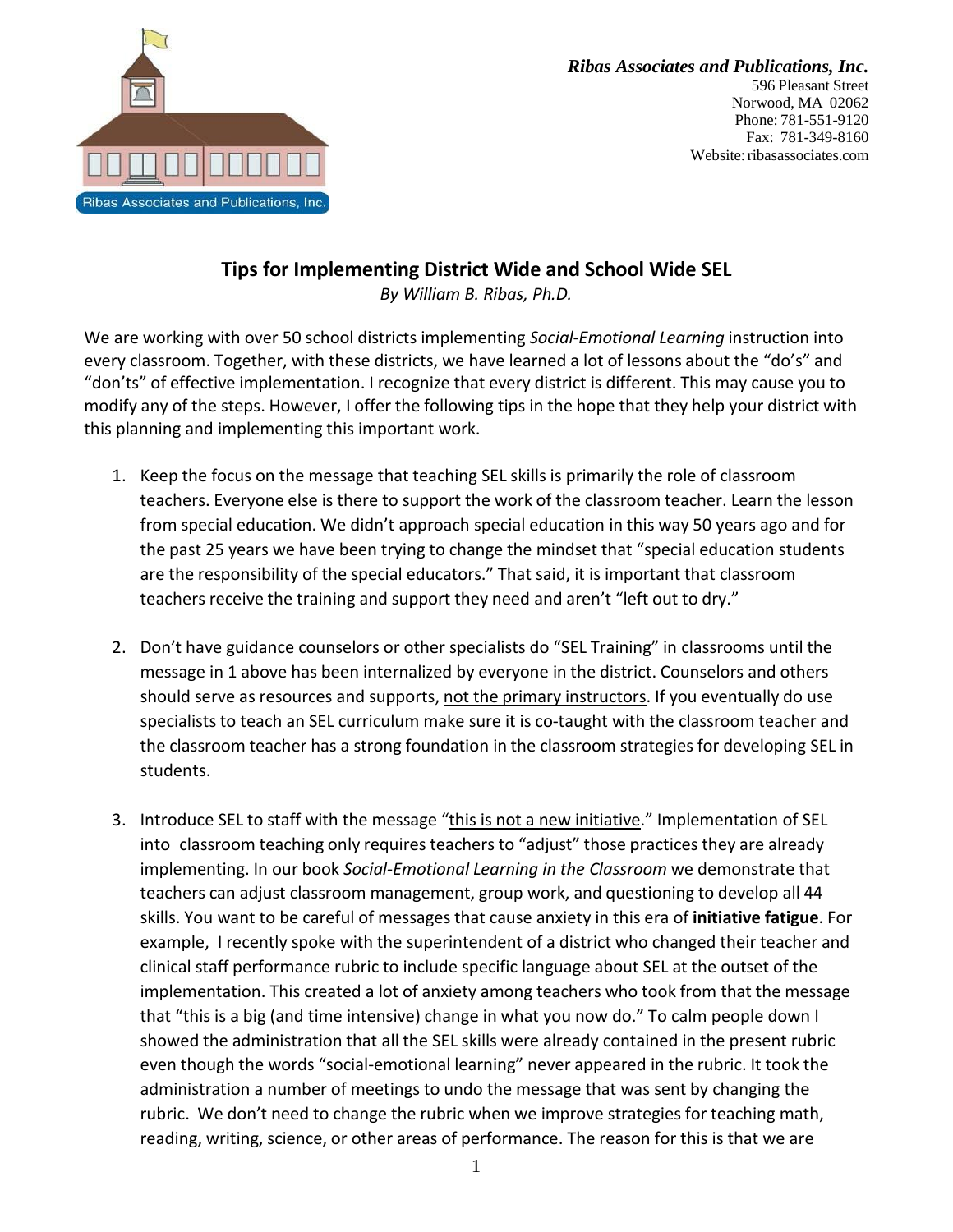adjusting and updating present practice. The same is true for SEL skills. If you do go down the path of changing the rubric I recommend you implement the program first so teachers cans see that implementation means an adjustment (not whole sale change) in their practice. You can then decide whether or not it is in everybody's best interest to change the rubric.

- 4. If you introduce a separate "SEL curriculum" be sure it fully integrates with the academic learning skills. For example, direct training explaining each of the discrete SEL skills is a good topic for an "SEL Curriculum". However, development and future reinforcement of those skills should take place as part of the academic curriculum, wherever possible. A robust health and PE program will allow for the implementation of those skills related to decisions about sexual activity and substance abuse which may not fit easily into the reading, writing, social studies, math, and science (although the effects of alcohol and drugs does appear in some science curricula). There are a few topics that may not fit well into the academic curriculum (e.g. bullying) and need to be taught as separate content. However, the reinforcement of those areas should become part of the repertoire of anyone who does recess duty, hall duty, cafeteria duty, chaperones extra-curricular activities or supervises students in other areas where there is a high incidence of bullying.
- 5. There isn't one right way to train classroom teachers and school clinical staff. Within the over 50 districts using the program in our book, *Social-Emotional Learning in the Classroom,* there are an array of ways educators are being trained. They include:
	- Administrator supervision, evaluation, and coaching of staff through the present structures for developing and assessing all teacher performance. Supervisors need to become aware of how the skills align with the district performance rubric(s).
	- Teacher or administrator lead book study groups (see the two protocols):
		- a. One uses the book chapter by chapter.
		- b. The other focuses on discrete skills.
	- Modeling SEL skill development in faculty meetings. A good meeting is like a well-planned and taught lesson. There are multiple opportunities to model SEL development in the same way we want teachers teaching the SEL skills.
	- In-district trainers who teach workshops and provide coaching.
	- Outside trainers as long as there is a plan for the implementation of what is learned in the workshops. Such workshops are a good way to "download" a large number of skills. However, they have a very low rate of implementation unless there is a plan to support implementation.
	- Train child study team members in SEL so they can provide teachers with general education classroom modifications. Counselors, psychologists, social workers, nurses, and other clinical staff often are well versed in the discrete SEL skills and the student behaviors that demonstrate those skills. Few, if any, know how teachers can integrate the development of those skills into all of their teaching. If they are to serve as resources to teachers they need to know this information.